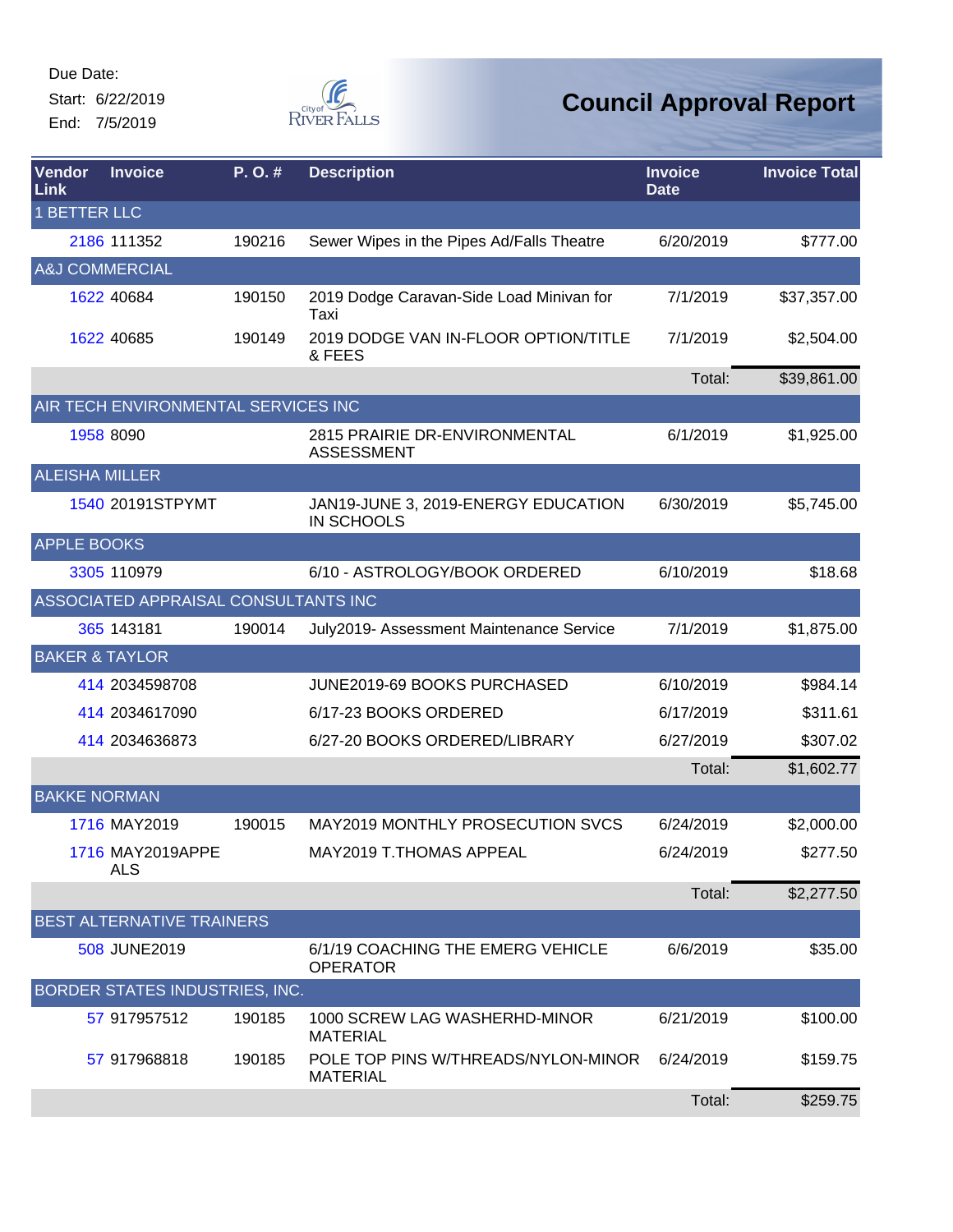Start: 6/22/2019 End: 7/5/2019



| Vendor<br>Link     | <b>Invoice</b>                   | P. O. # | <b>Description</b>                                               | <b>Invoice</b><br><b>Date</b> | <b>Invoice Total</b> |
|--------------------|----------------------------------|---------|------------------------------------------------------------------|-------------------------------|----------------------|
|                    | <b>BRIDGET L GOTHBERG</b>        |         |                                                                  |                               |                      |
|                    | 4067 JAN/FEB                     |         | <b>TRAINING-PERPETRATION &amp; SHARING MY</b><br><b>LEARNING</b> | 6/1/2019                      | \$2,000.00           |
| C & J BUILDERS     |                                  |         |                                                                  |                               |                      |
|                    | 2630 3168NEWCAST<br>LE           |         | 3168 NEWCASTLE DR/CAPITAL COST<br><b>REFUND</b>                  | 6/30/2019                     | \$2,777.15           |
|                    | 2630 3198NEWCAST<br>LE           |         | 3198 NEWCASTLE-CAPITAL COST REFUND                               | 6/30/2019                     | \$2,777.15           |
|                    | 2630 3230NEWCAST<br>LE           |         | 3230 NEWCASTLE DR-CAPITAL COST<br><b>REFUND</b>                  | 6/30/2019                     | \$2,776.35           |
|                    |                                  |         |                                                                  | Total:                        | \$8,330.65           |
|                    | <b>CADOTT COMMUNITY LIBRARY</b>  |         |                                                                  |                               |                      |
|                    | 4071 827885                      |         | REIMBURSE-LOST AUDIO BOOK/LEGEND<br>OF SQUANTO                   | 6/25/2019                     | \$15.00              |
|                    | <b>CENGAGE LEARNING</b>          |         |                                                                  |                               |                      |
|                    | 123 67072326                     |         | MAY2019 - SIX BOOKS PURCHASED                                    | 6/1/2019                      | \$182.34             |
|                    | 123 67122548                     |         | THE JACKALS/CATTLE DRIVE-BOOKS                                   | 6/1/2019                      | \$44.98              |
|                    | 123 67215468                     |         | JUNE2019 - FIVE BOOKS PURCHASED                                  | 6/6/2019                      | \$151.95             |
|                    | 123 67225152                     |         | <b>MENDING PLACES/BOOK</b>                                       | 6/7/2019                      | \$23.99              |
|                    | 123 67299454                     |         | 6/19-JUNE WESTERN 2 BOOK PLAN<br><b>SHIPMENT</b>                 | 6/19/2019                     | \$46.48              |
|                    |                                  |         |                                                                  | Total:                        | \$449.74             |
|                    | <b>CENTER POINT INC</b>          |         |                                                                  |                               |                      |
|                    | 412 1695891                      |         | JUNE2019-SIX BOOKS PURCHASED                                     | 6/1/2019                      | \$135.42             |
| <b>CLAY, AARON</b> |                                  |         |                                                                  |                               |                      |
|                    | 4090 3146NEWCAST<br>LE           |         | 3146 NEWCASTLE-CAPITAL COST REFUND                               | 6/30/2019                     | \$2,777.15           |
|                    | 4090 3214NEWCAST<br>LE.          |         | 3214 NEWCASTLE DR-CAPITAL COST<br><b>REFUND</b>                  | 6/30/2019                     | \$2,776.35           |
|                    | 4090 3244NEWCAST<br>LE           |         | 3244 NEWCASTLE DR-CAPITAL COST<br><b>REFUND</b>                  | 6/30/2019                     | \$2,776.35           |
|                    | 4090 3188NEWCAST<br>LE           |         | 3188 NEWCASTLE DR-CAPITAL COST<br><b>REFUND</b>                  | 6/30/2019                     | \$2,776.35           |
|                    |                                  |         |                                                                  | Total:                        | \$11,106.20          |
|                    | <b>CLEAR LAKE PUBLIC LIBRARY</b> |         |                                                                  |                               |                      |
|                    | 4070 825917                      |         | REIMBURSE-LOST BOOK/ONE TASTE TOO<br><b>MANY</b>                 | 6/19/2019                     | \$36.95              |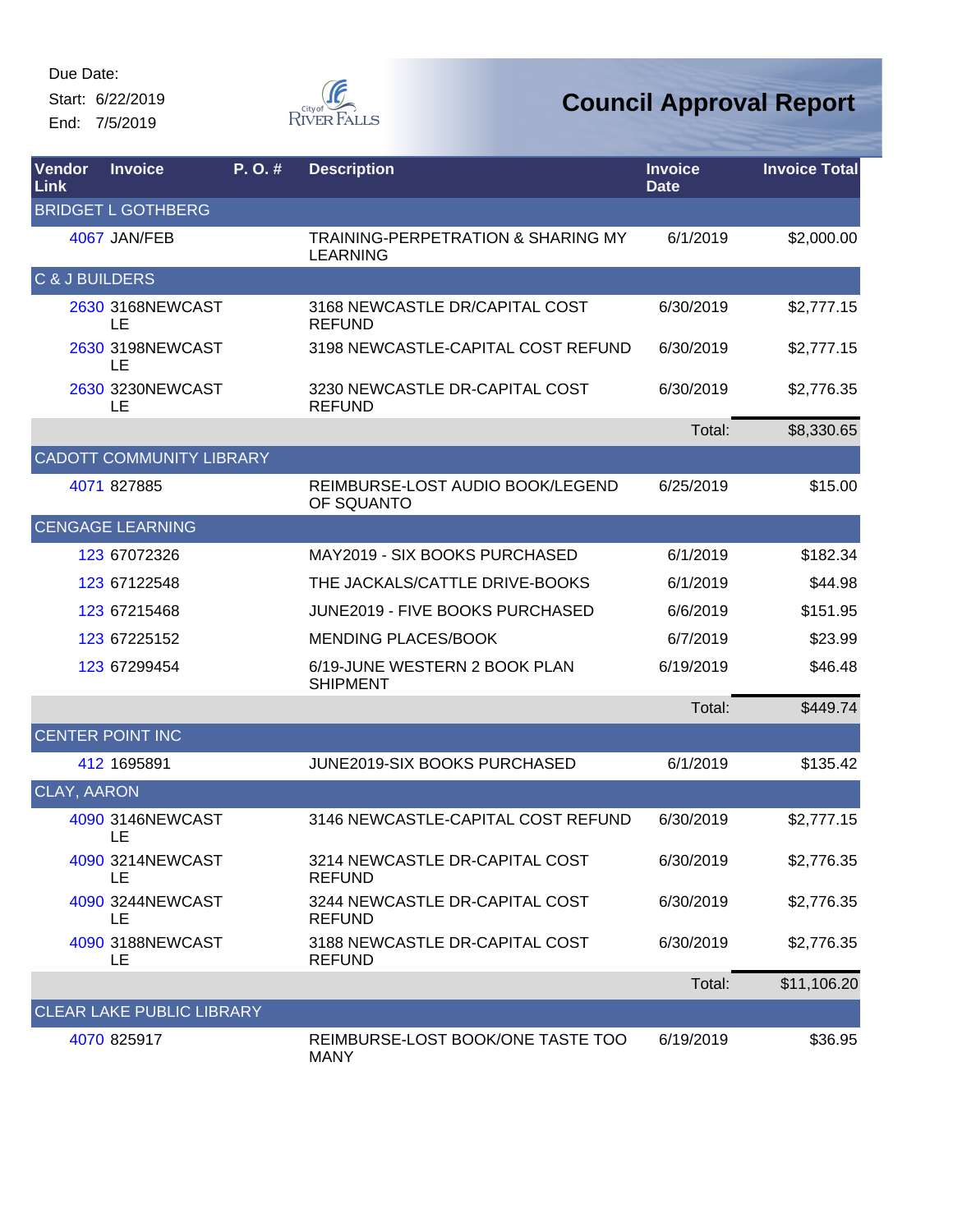Start: 6/22/2019 End: 7/5/2019



| Vendor<br>Link     | <b>Invoice</b><br>P.O.#       |                                     | <b>Description</b>                                     | <b>Invoice</b><br><b>Date</b> | <b>Invoice Total</b> |
|--------------------|-------------------------------|-------------------------------------|--------------------------------------------------------|-------------------------------|----------------------|
|                    |                               | COMPUTER INTEGRATION TECHNOLOGY     |                                                        |                               |                      |
|                    | 379 114414                    |                                     | <b>GLEN PARK/NETWORK SWITCH</b>                        | 5/22/2019                     | \$914.00             |
|                    | 379 279185                    | 190042                              | July2019 Co-Managed Services Agreement                 | 7/1/2019                      | \$3,466.25           |
|                    | 379 279541                    | 190030                              | July2019 Managed Backup Services                       | 7/1/2019                      | \$785.00             |
|                    |                               |                                     |                                                        | Total:                        | \$5,165.25           |
|                    |                               | CORPORATE FLEET SERVICES, INC       |                                                        |                               |                      |
|                    | 2786 19533                    | 190009                              | <b>JULY2019-LEASED PD VEHICLES</b>                     | 7/1/2019                      | \$1,135.14           |
|                    | <b>CREDIT BUREAU DATA INC</b> |                                     |                                                        |                               |                      |
|                    | 79 4110186                    |                                     | TICKET#4110186-FEES/CITY COLLECTED<br><b>MONIES</b>    | 6/28/2019                     | \$14.25              |
|                    |                               | <b>CREDIT SERVICE INTERNATIONAL</b> |                                                        |                               |                      |
|                    | 3843 51523                    |                                     | PPE 06/30/2019                                         | 7/5/2019                      | \$200.00             |
|                    | <b>CYCLONE FENCE INC</b>      |                                     |                                                        |                               |                      |
|                    | 2395 340                      |                                     | DOG PARK FENCE REPAIR                                  | 6/20/2019                     | \$835.00             |
|                    |                               | DAVID J OR BARBARA A GEISSLER       |                                                        |                               |                      |
|                    | 2485 7045                     |                                     | 425 PINE ST/HOME ENERGY<br><b>IMPROVEMENTS TESTING</b> | 6/28/2019                     | \$275.00             |
|                    |                               | DELTA DENTAL OF WISCONISN INC       |                                                        |                               |                      |
|                    | 2572 1321741 JULY             |                                     | <b>JULY 2019 VISION INSURANCE RETIREE</b>              | 6/26/2019                     | \$12.42              |
|                    | 2572 1321740 JULY<br>2019     |                                     | <b>JULY 2019 VISION INSURANCE</b>                      | 6/26/2019                     | \$584.70             |
|                    |                               |                                     |                                                        | Total:                        | \$597.12             |
| <b>EBSCO</b>       |                               |                                     |                                                        |                               |                      |
|                    | 853 1907620                   |                                     | NEW YORK TIMES-6/2019 TO 5/2020-RATE<br>ADJ            | 6/13/2019                     | \$66.88              |
| <b>EFTPS</b>       |                               |                                     |                                                        |                               |                      |
|                    | 7 51521                       |                                     | PPE 06/30/2019                                         | 7/5/2019                      | \$74,281.83          |
| <b>ELM USA INC</b> |                               |                                     |                                                        |                               |                      |
|                    | 2626 22134                    |                                     | JUNE2019-DISC CLEANING MACHINE<br><b>BUFFING PADS</b>  | 6/11/2019                     | \$107.20             |
|                    |                               | <b>EMERGENCY APPARATUS MAINT</b>    |                                                        |                               |                      |
|                    | 1165 106165                   |                                     | ENGINE 7/PUMP TEST/REPORT                              | 6/19/2019                     | \$468.71             |
|                    | 1165 106163                   |                                     | <b>ENGINE 15-PUMP TEST/REPORT</b>                      | 6/19/2019                     | \$437.12             |
|                    | 1165 106167                   |                                     | LADDER #1-PUMP TEST/REPORT                             | 6/19/2019                     | \$1,955.01           |
|                    |                               |                                     |                                                        | Total:                        | \$2,860.84           |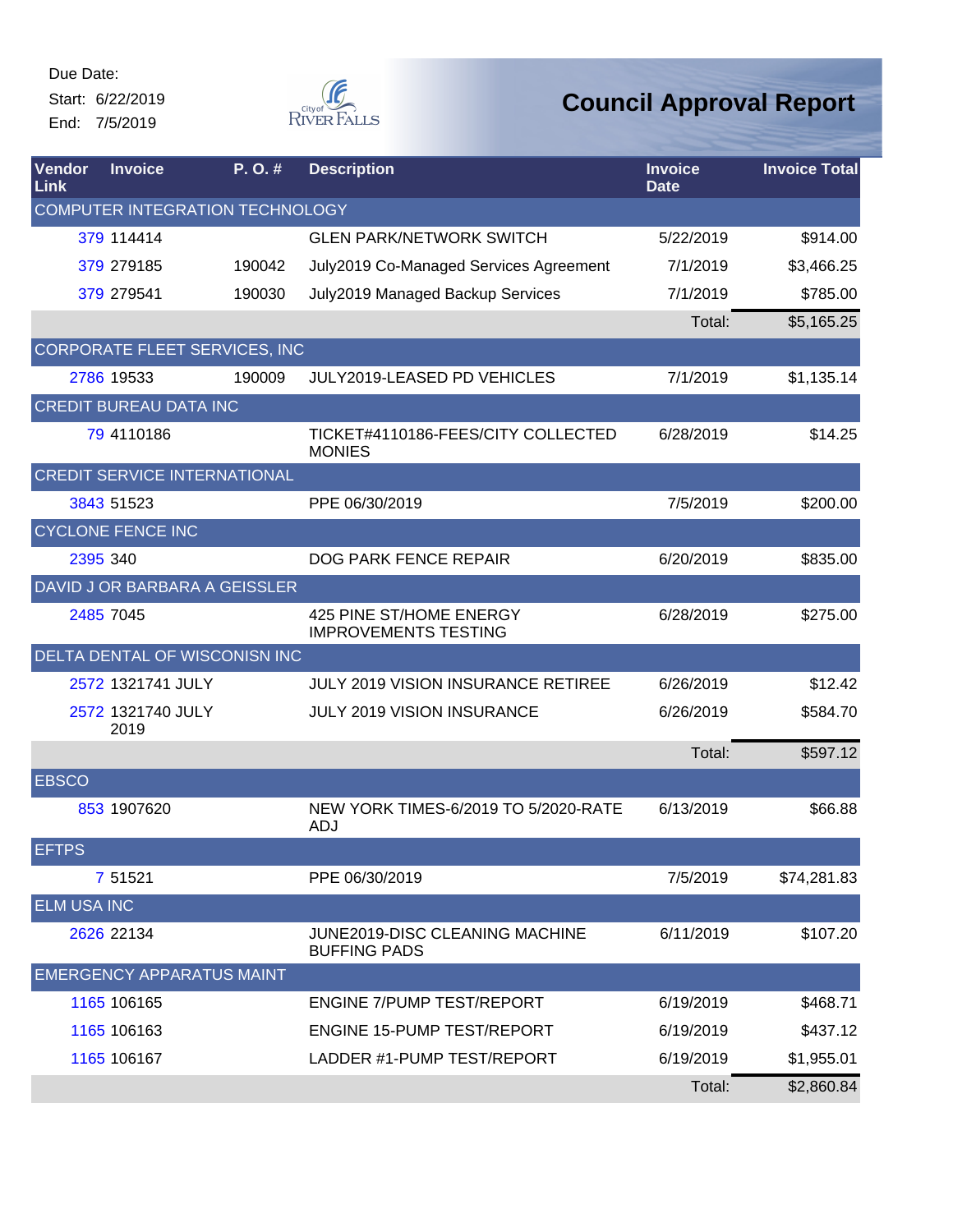Due Date: Start: 6/22/2019

End: 7/5/2019



| Vendor<br>Link     | <b>Invoice</b>                       | P.O.#  | <b>Description</b>                                  | <b>Invoice</b><br><b>Date</b> | <b>Invoice Total</b> |
|--------------------|--------------------------------------|--------|-----------------------------------------------------|-------------------------------|----------------------|
|                    | EO JOHNSON CO. INC                   |        |                                                     |                               |                      |
|                    | 98 25003676                          |        | <b>JUNE2019 LIBRARY SAMSUNG COPIER</b>              | 6/17/2019                     | \$109.52             |
|                    | 98 250 64796                         |        | <b>JULY2019-LIBRARY RICOH COPIER</b>                | 7/1/2019                      | \$125.74             |
|                    |                                      |        |                                                     | Total:                        | \$235.26             |
|                    | <b>EXPRESS PERSONNEL SERVICES</b>    |        |                                                     |                               |                      |
|                    | 109 22444707                         |        | WKEND 6/9-23HRS JHAYES/COMM INTERN                  | 6/11/2019                     | \$402.96             |
|                    | 109 22479505                         |        | WKEND 6/16-32HRS JHAYES/COMM INTERN                 | 6/18/2019                     | \$560.64             |
|                    | 109 22510794                         | 190153 | WKEND 6/23 112HRS-STREET TEMP HELP                  | 6/25/2019                     | \$2,147.04           |
|                    | 109 22510795                         | 190153 | WKEND 6/23 236HRS-PARKS TEMP HELP                   | 6/25/2019                     | \$4,356.56           |
|                    | 109 22510796                         | 190021 | WKEND 6/23 40HRS-GLAUBITZ/WATER<br><b>TEMP HELP</b> | 6/25/2019                     | \$738.40             |
|                    | 109 22510793                         |        | WKEND 6/23-33HRS JHAYES/COMM INTERN                 | 6/25/2019                     | \$578.16             |
|                    |                                      |        |                                                     | Total:                        | \$8,783.76           |
|                    | <b>FBG SERVICE CORPORATION</b>       |        |                                                     |                               |                      |
|                    | 364 851727                           | 190081 | June 2019 Janitorial Services Contract              | 6/30/2019                     | \$4,866.00           |
|                    | 364 851743                           | 190192 | June2019 - Custodial Services-Hoffman Park          | 6/30/2019                     | \$543.00             |
|                    |                                      |        |                                                     | Total:                        | \$5,409.00           |
|                    | <b>FILM MOVEMENT LLC</b>             |        |                                                     |                               |                      |
|                    | 2772 2019-05-007                     |        | THE CHARMER/NINA-DVDS                               | 6/1/2019                      | \$104.00             |
|                    | FIRST NATIONAL BANK - RF SECTION 125 |        |                                                     |                               |                      |
|                    | 6 51520                              |        | PPE 06/30/2019                                      | 7/5/2019                      | \$4,070.81           |
|                    | <b>HAAS AND SONS, INC</b>            |        |                                                     |                               |                      |
|                    | 3973 MAY2019/APP1 190146             |        | APRIL/MAY2019 GLEN PARK SITE<br><b>IMPROVEMENTS</b> | 6/1/2019                      | \$468,862.36         |
| <b>HAWKINS INC</b> |                                      |        |                                                     |                               |                      |
|                    | 133 4518877                          | 190040 | JUNE2019 WATER DEPT - CHEMICALS                     | 6/14/2019                     | \$3,605.49           |
|                    | <b>HEALTH PARTNERS</b>               |        |                                                     |                               |                      |
|                    | 356 90349012 JULY<br>2019            |        | <b>JULY 2019 HEALTH/DENTAL</b>                      | 6/26/2019                     | \$179,344.30         |
|                    | HUDSON AREA JOINT LIBRARY            |        |                                                     |                               |                      |
|                    | 1361 824328                          |        | REIMBURSE-LOST DVD/SANDLOT                          | 6/19/2019                     | \$15.00              |
|                    | <b>HUEBSCH LAUNDRY COMPANY</b>       |        |                                                     |                               |                      |
|                    | 146 4302810                          | 190044 | 6/5 LINEN/BRUSHMAT SVC                              | 6/5/2019                      | \$47.91              |
|                    | 146 4306878                          | 190022 | 6/12 LIBRARY BRUSHMAT SERVICE                       | 6/12/2019                     | \$70.12              |
|                    | 146 4310294                          | 190011 | 6/19 HUEBSCH ELECTRIC UNIFORM                       | 6/19/2019                     | \$250.59             |
|                    | 146 4310295                          | 190016 | 6/19 HUEBSCH WATER UNIFORMS                         | 6/19/2019                     | \$32.23              |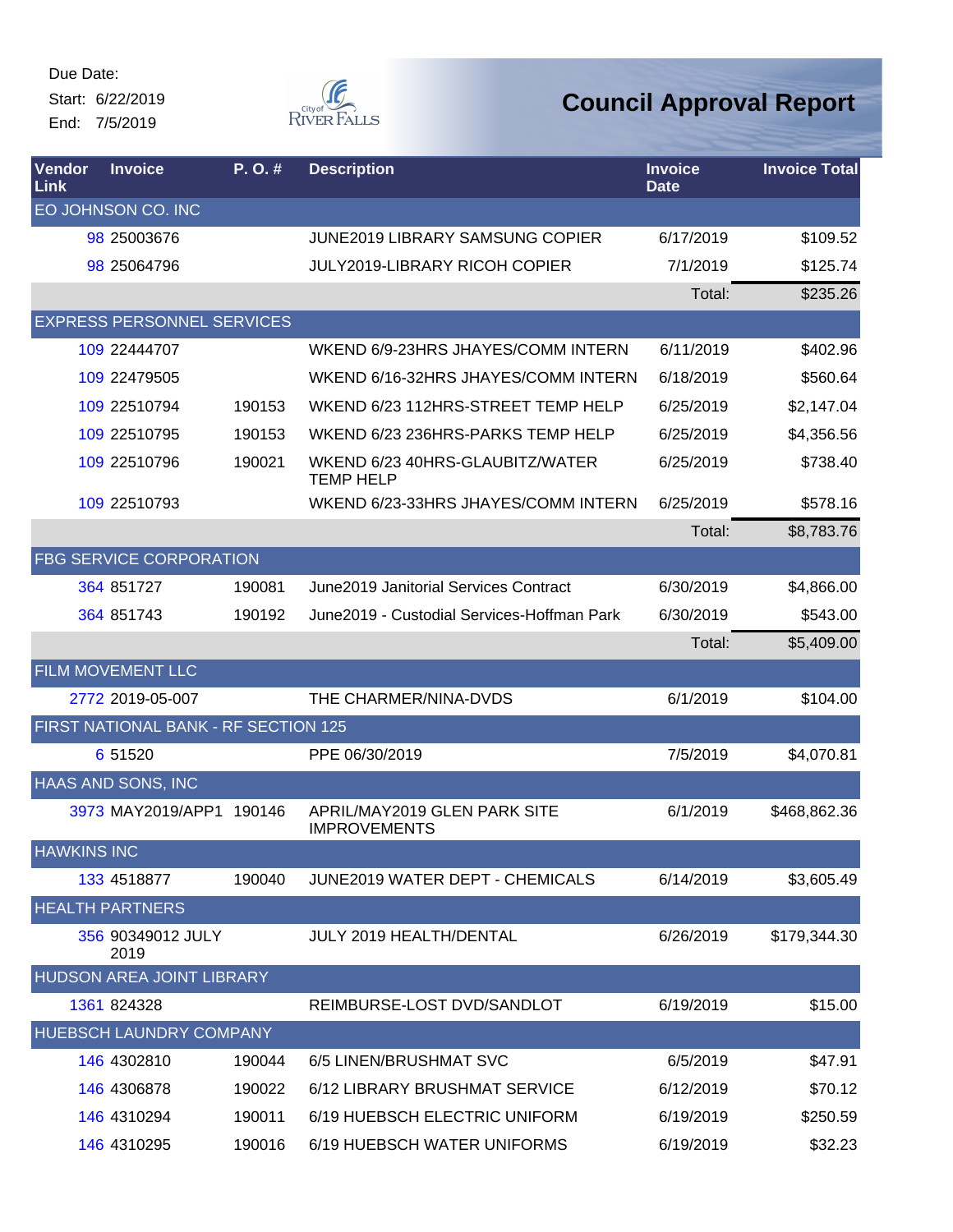Start: 6/22/2019 End: 7/5/2019



| Vendor<br>Link         | <b>Invoice</b>                          | P.O.#  | <b>Description</b>                              | <b>Invoice</b><br><b>Date</b> | <b>Invoice Total</b> |
|------------------------|-----------------------------------------|--------|-------------------------------------------------|-------------------------------|----------------------|
|                        | 146 4310080                             |        | <b>CREDIT-CROOK/REED JEANS-2 PAIR</b>           | 6/19/2019                     | $-$53.80$            |
|                        | 146 4310296                             | 190035 | 6/19 HUEBSCH PW UNIFORMS                        | 6/19/2019                     | \$137.15             |
|                        | 146 4310297                             | 190017 | 6/19 HUEBSCH WWTP UNIFORMS                      | 6/19/2019                     | \$44.74              |
|                        | 146 4310993                             | 190047 | 06/19 PD BRUSHMAT SVC                           | 6/19/2019                     | \$55.59              |
|                        | 146 4314378                             | 190011 | 6/26 HUEBSCH ELECTRIC UNIFORM                   | 6/26/2019                     | \$250.59             |
|                        | 146 4314379                             | 190016 | 6/26 HUEBSCH WATER UNIFORMS                     | 6/26/2019                     | \$32.23              |
|                        | 146 4314380                             | 190035 | 6/26 HUEBSCH PW UNIFORMS                        | 6/26/2019                     | \$137.15             |
|                        | 146 4314381                             | 190017 | 6/26 HUEBSCH WWTP UNIFORMS                      | 6/26/2019                     | \$44.74              |
|                        |                                         |        |                                                 | Total:                        | \$1,049.24           |
|                        | INDIANHEAD FEDERATED LIBRARY SYSTEM     |        |                                                 |                               |                      |
|                        | 655 219272                              |        | <b>6 CASES RECEIPT PRINTER PAPER ROLLS</b>      | 6/25/2019                     | \$372.60             |
|                        | 655 219306                              |        | SPINE LABELS/RIBBONS-LIBRARY<br><b>SUPPLIES</b> | 6/25/2019                     | \$138.96             |
|                        |                                         |        |                                                 | Total:                        | \$511.56             |
|                        | <b>INSIGHT EDGE LLC</b>                 |        |                                                 |                               |                      |
|                        | 1201 1595                               |        | PD-21 EVERYTHING DISC PROFILES                  | 6/17/2019                     | \$1,775.00           |
|                        |                                         |        | INTERNATIONAL CITY MGMT ASSOC RETIREMENT CORP   |                               |                      |
|                        | 1 51516                                 |        | PPE 06/30/2019                                  | 7/5/2019                      | \$17,300.64          |
|                        | 1 51517                                 |        | PPE 06/30/2019                                  | 7/5/2019                      | \$652.04             |
|                        |                                         |        |                                                 | Total:                        | \$17,952.68          |
| <b>J&amp;J GIS LLC</b> |                                         |        |                                                 |                               |                      |
|                        | 651 JUNE2019                            | 190065 | JUNE2019 GIS SERVICES                           | 6/30/2019                     | \$1,035.00           |
|                        | <b>LAKES COFFEE LLC</b>                 |        |                                                 |                               |                      |
|                        | 4064 9945                               |        | CITY/PD/LIBRARY COFFEE/HOUSE BLEND              | 6/10/2019                     | \$34.50              |
|                        | LINCOLN NATIONAL LIFE INSURANCE COMPANY |        |                                                 |                               |                      |
|                        | <b>3066 JULY</b><br>3907902118          |        | <b>JULY ADDITIONAL LIFE AD&amp;D</b>            | 7/1/2019                      | \$277.68             |
|                        | <b>3066 JULY</b><br>3907900957          |        | JULY 2019 LIFE AD&D AND LTD                     | 7/1/2019                      | \$4,990.86           |
|                        |                                         |        |                                                 | Total:                        | \$5,268.54           |
|                        | <b>MCGINTY, PATRICK</b>                 |        |                                                 |                               |                      |
|                        | 3982 063019                             |        | 6/30/19 EAU CLAIRE TRAVEL PER DIEM              | 6/17/2019                     | \$153.50             |
|                        | 3982 07072019                           |        | 7/7/19 EAU CLAIRE TRAVEL PER DIEM               | 7/1/2019                      | \$237.50             |
|                        | 3982 071419                             |        | 7/14/19 EAU CLAIRE TRAVEL PER DIEM              | 7/1/2019                      | \$237.50             |
|                        |                                         |        |                                                 | Total:                        | \$628.50             |
|                        | METERING & TECHNOLOGY SOLUTIONS         |        |                                                 |                               |                      |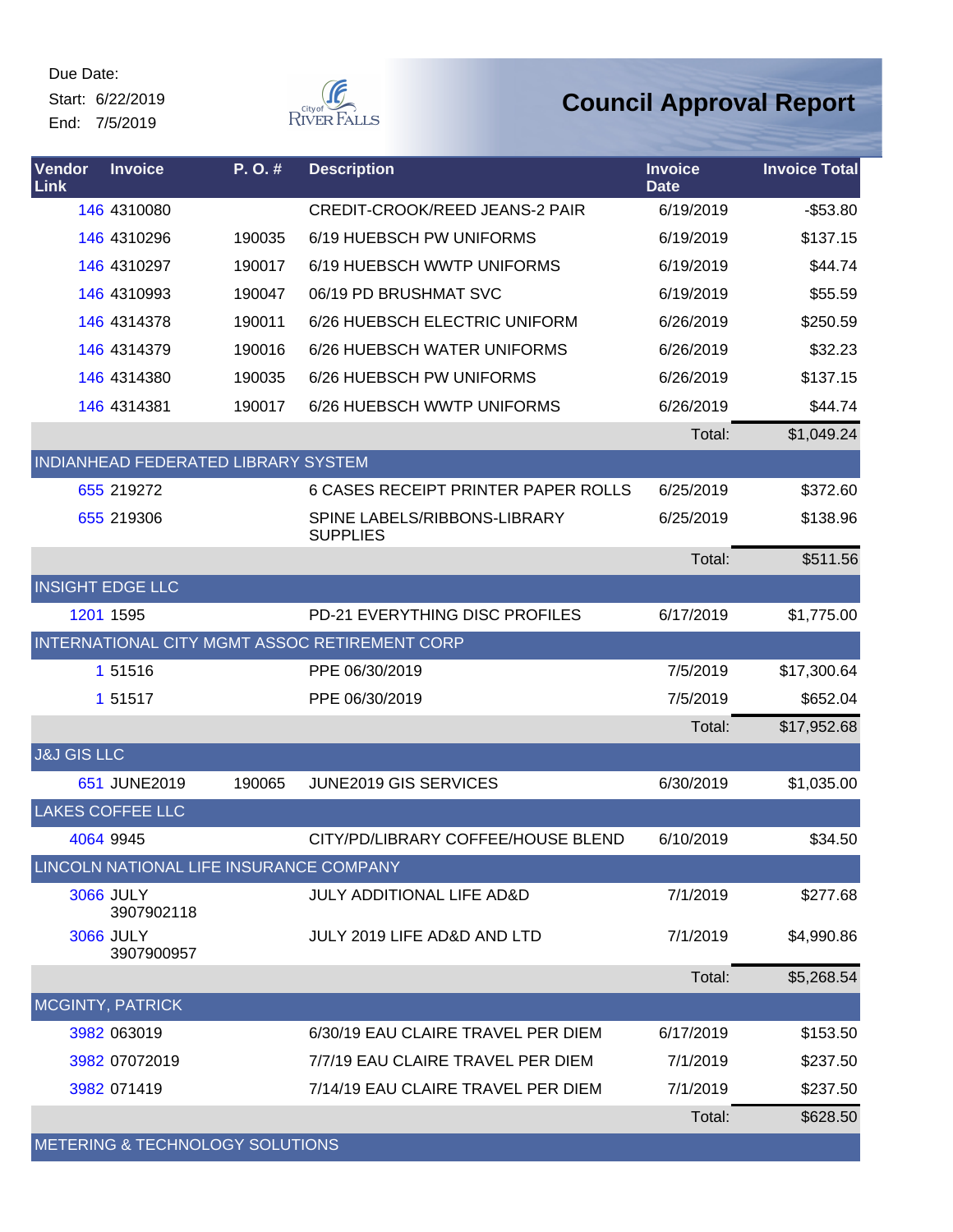Start: 6/22/2019 End: 7/5/2019



| Vendor<br>Link      | <b>Invoice</b>                         | P.O.#  | <b>Description</b>                                        | <b>Invoice</b><br><b>Date</b> | <b>Invoice Total</b> |
|---------------------|----------------------------------------|--------|-----------------------------------------------------------|-------------------------------|----------------------|
|                     | 451 14571                              | 190189 | <b>JUNE2019 WATER METERS</b>                              | 6/20/2019                     | \$7,103.43           |
|                     | 451 14609                              | 190189 | JUNE2019 WATER METER-LOW LEAD BARE<br><b>METER</b>        | 6/25/2019                     | \$664.83             |
|                     |                                        |        |                                                           | Total:                        | \$7,768.26           |
|                     | <b>MIDWEST CRANE LLC</b>               |        |                                                           |                               |                      |
|                     | 3614 2019-129                          |        | REMOVE MOTOR&SKIMMER WHEEL/WWTP                           | 6/20/2019                     | \$320.00             |
| <b>MIDWEST TAPE</b> |                                        |        |                                                           |                               |                      |
|                     | 409 97451521                           |        | 3 AUDIO MATERIAL ITEMS PURCHASED                          | 5/29/2019                     | \$119.97             |
|                     | 409 97451523                           |        | <b>QUEEN BEE - AUDIO MATERIAL</b>                         | 6/1/2019                      | \$39.99              |
|                     | 409 97451524                           |        | MY LIFE AS A RAT/SUMMER COUNTRY-<br><b>AUDIO MATERIAL</b> | 6/1/2019                      | \$89.98              |
|                     | 409 97477269                           |        | JUNE 2019-THREE AUDIO MATERIALS<br><b>PURCHASED</b>       | 6/4/2019                      | \$124.97             |
|                     | 409 97477472                           |        | REST OF THE STORY-AUDIO MATIERIAL                         | 6/4/2019                      | \$39.99              |
|                     | 409 97477471                           |        | MRS EVERYTHING/ORACLE-AUDIO<br><b>MATERIAL</b>            | 6/4/2019                      | \$84.98              |
|                     | 409 97510991                           |        | SUMMER OF SUNSHINE-AUDIO MATERIAL                         | 6/11/2019                     | \$39.99              |
|                     | 409 97537330                           |        | 6/17-FOUR AUDIO MATERIALS ORDERED                         | 6/17/2019                     | \$146.96             |
|                     | 409 97537334                           |        | TWO WIDESCREEN DUMBO VIDEOS                               | 6/17/2019                     | \$49.98              |
|                     | 409 97537332                           |        | <b>BACKLASH-AUDIO MATERIAL</b>                            | 6/17/2019                     | \$34.99              |
|                     | 409 97537331                           |        | 6/17-THREE AUDIO MATERIALS ORDERED                        | 6/17/2019                     | \$84.97              |
|                     | 409 97556608                           |        | SURFSIDE SISTERS/AUDIO MATERIAL                           | 6/25/2019                     | \$36.99              |
|                     | 409 97556607                           |        | 6/25 UNDER CURRENTS/AUDIO MATERIAL                        | 6/25/2019                     | \$39.99              |
|                     | 409 97556605                           |        | 6/25 HOLD ON TIGHT/AUDIO MATERIAL                         | 6/25/2019                     | \$32.99              |
|                     |                                        |        |                                                           | Total:                        | \$966.74             |
|                     | MINNESOTA CHILD SUPPORT PAYMENT CENTER |        |                                                           |                               |                      |
|                     | 4022 51524                             |        | PPE 06/30/2019 CASE # 001530440101                        | 7/5/2019                      | \$303.64             |
|                     | MY RECEPTIONIST LLC                    |        |                                                           |                               |                      |
|                     | 192 S022030626                         | 190023 | JUNE2019 RFMU AFTER HOURS PHONE<br><b>SERVICE</b>         | 6/26/2019                     | \$379.74             |
|                     | OGDEN ENGINEERING COMPANY INC          |        |                                                           |                               |                      |
|                     | 203 19-3483                            | 190219 | APRIL/MAY2019 ELECTRIC SURVEYING<br><b>WORK</b>           | 6/1/2019                      | \$2,469.15           |
|                     | ONE TIME PAY VENDOR                    |        |                                                           |                               |                      |
|                     | 9999 2019                              |        | 2019 SCHOOL SUPPLY NIGHT DONATION                         | 6/18/2019                     | \$1,000.00           |
|                     | 9999 061919                            |        | 6/19/19 WOMEN'S VOTE CENTENNIAL<br><b>SPEAKER</b>         | 6/20/2019                     | \$200.00             |
|                     | 9999 3176NEWCAST<br>LE                 |        | 3176 NEWCASTLE-CAPITAL COST REFUND                        | 6/30/2019                     | \$2,776.35           |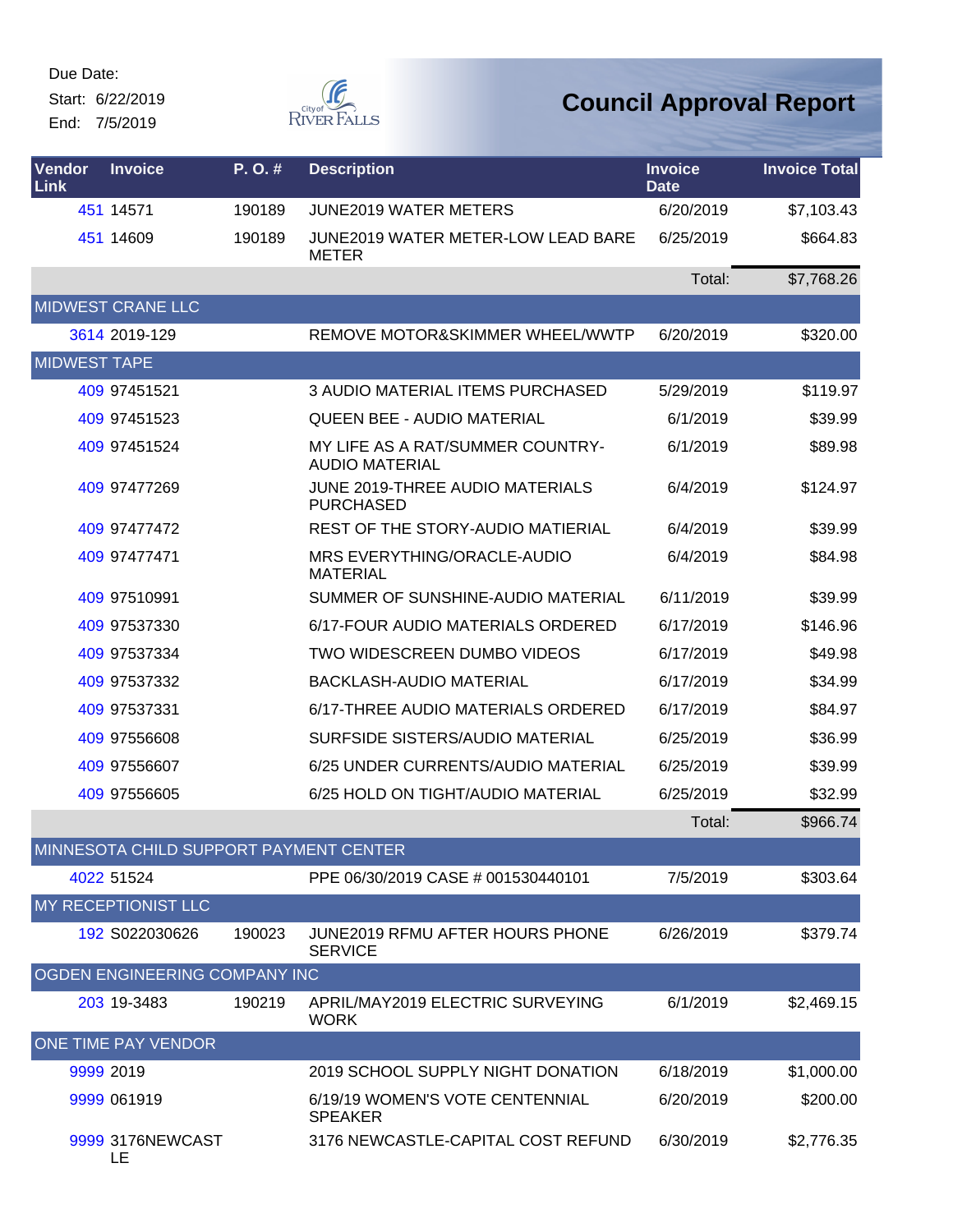Start: 6/22/2019 End: 7/5/2019



| Vendor<br>Link         | <b>Invoice</b>                      | P. O.# | <b>Description</b>                             | <b>Invoice</b><br><b>Date</b> | <b>Invoice Total</b> |
|------------------------|-------------------------------------|--------|------------------------------------------------|-------------------------------|----------------------|
|                        | 9999 3202NEWCAST<br>LE              |        | 3202 NEWCASTLE-CAPITOL COST REFUND             | 6/30/2019                     | \$2,776.35           |
|                        | 9999 2019 R<br><b>ZIMMERMANN</b>    |        | 2019 RAIN BARREL REBATE R<br>ZIMMERMANN        | 7/1/2019                      | \$30.00              |
|                        |                                     |        |                                                | Total:                        | \$6,782.70           |
| <b>PAYPAL</b>          |                                     |        |                                                |                               |                      |
|                        | 639 85877636                        |        | JULY2019 PAYPAL FEES                           | 7/1/2019                      | \$30.00              |
| <b>PELION BENEFITS</b> |                                     |        |                                                |                               |                      |
|                        | 5 51519                             |        | PPE 06/30/2019                                 | 7/5/2019                      | \$1,358.42           |
|                        | RIVER FALLS CHAMBER OF COMMERCE INC |        |                                                |                               |                      |
|                        | 225 0072                            |        | FIVE CHAMBER CHECKS/FOR REBATES                | 6/17/2019                     | \$250.00             |
|                        | 225 0120                            |        | <b>7 CHAMBER CKS-FOR REBATES</b>               | 6/26/2019                     | \$375.00             |
|                        |                                     |        |                                                | Total:                        | \$625.00             |
|                        | <b>RIVER FALLS INSURANCE</b>        |        |                                                |                               |                      |
|                        | 4068 64693368N                      |        | CINDY CAMPBELL/NOTARY PUBLIC BOND              | 6/21/2019                     | \$30.00              |
|                        | RIVER FALLS SENIOR CITIZENS         |        |                                                |                               |                      |
|                        | 438 JULY2019                        |        | <b>JULY2019 SENIOR CENTER</b>                  | 7/1/2019                      | \$500.00             |
|                        | <b>ROSS &amp; ASSOCIATES LTD</b>    |        |                                                |                               |                      |
|                        | 375 JUNE2019/APP 180420<br>14       |        | June 2019-Glen Park Pavilion                   | 6/15/2019                     | \$66,666.25          |
|                        | 375 JUNE2019/APP 180421<br>13       |        | June2019-Glen Park Storm Shelter               | 6/26/2019                     | \$51,300.00          |
|                        |                                     |        |                                                | Total:                        | \$117,966.25         |
|                        | RURAL ELECTRIC SUPPLY COOPERATIVE   |        |                                                |                               |                      |
|                        | 221 752896-00                       | 190196 | 25 ALUM CLAMP STIRRUP-MINOR<br><b>MATERIAL</b> | 6/19/2019                     | \$288.75             |
|                        | 221 750374-00                       | 190169 | BLACK 33 PLUS VINYL SUPER TAPE                 | 6/26/2019                     | \$377.00             |
|                        |                                     |        |                                                | Total:                        | \$665.75             |
|                        | <b>SCHINDLER ELEVATOR CORP</b>      |        |                                                |                               |                      |
|                        | 444 8105078253                      |        | JUNE-AUG2019 QTRLY ELEVATOR MAINT              | 6/1/2019                      | \$886.35             |
| <b>SHI CORP</b>        |                                     |        |                                                |                               |                      |
|                        | 1155 B10125014                      | 190202 | 15 Adobe Subscription Licensing                | 6/17/2019                     | \$7,013.63           |
|                        | SHORT ELLIOTT HENDRICKSON INC       |        |                                                |                               |                      |
|                        | 244 368229                          |        | THRU MAY2019-RFMU ENGINEERING SVCS             | 6/6/2019                      | \$555.06             |
|                        | SHRED-IT US HOLDCO, INC             |        |                                                |                               |                      |
|                        | 2439 8127560424                     | 190060 | <b>JUNE2019 SHREDDING SERVICES</b>             | 6/22/2019                     | \$175.52             |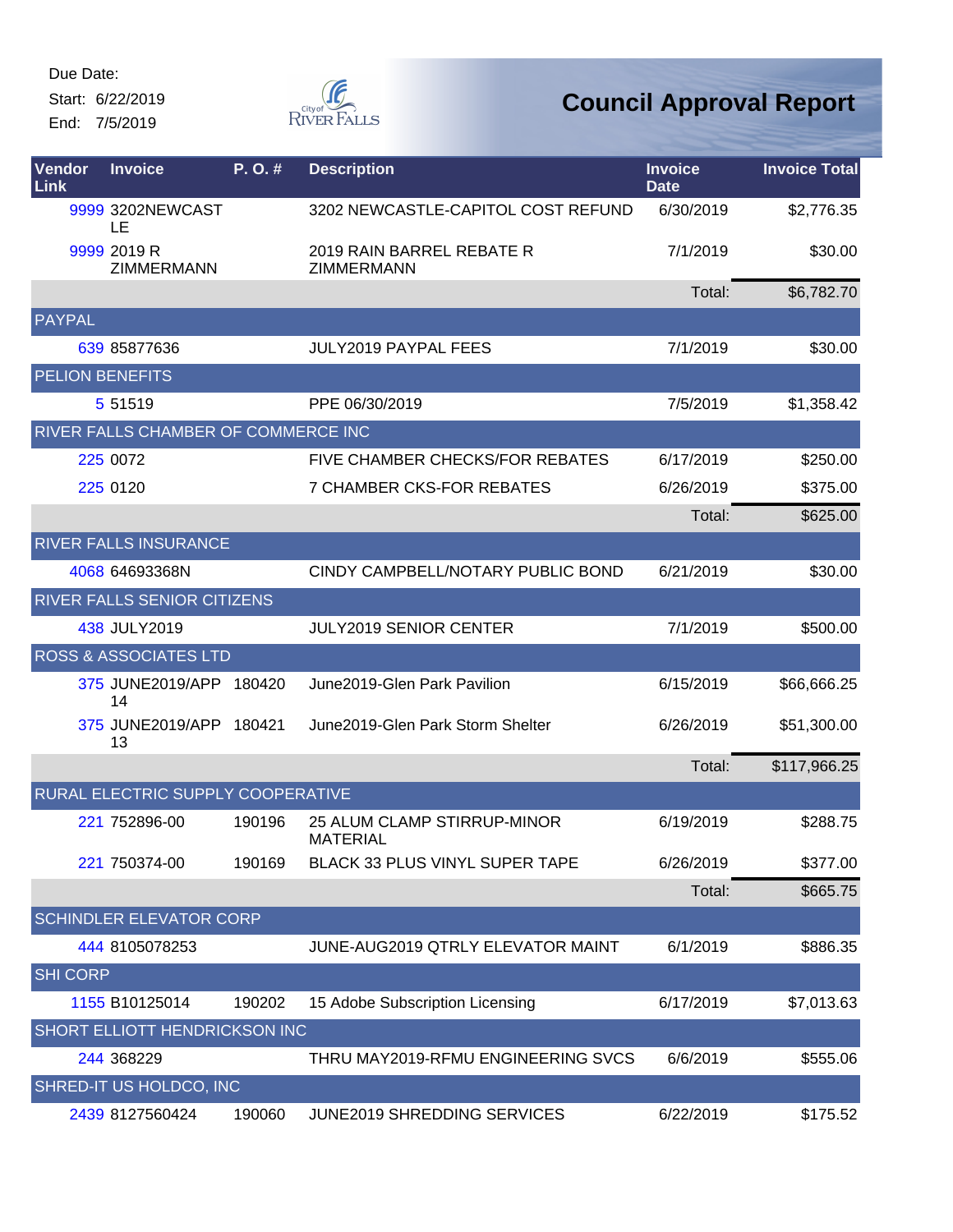Start: 6/22/2019 End: 7/5/2019



| Vendor<br>Link     | <b>Invoice</b>                        | P.O.#  | <b>Description</b>                                      | <b>Invoice</b><br><b>Date</b> | <b>Invoice Total</b> |
|--------------------|---------------------------------------|--------|---------------------------------------------------------|-------------------------------|----------------------|
|                    | ST CROIX COUNTY HIGHWAY DEPARTMENT    |        |                                                         |                               |                      |
|                    | 956 566/JUNE2019                      | 190140 | JUNE2019 Spray Patching                                 | 6/27/2019                     | \$1,320.06           |
|                    | <b>ST CROIX VALLEY NATURAL GAS CO</b> |        |                                                         |                               |                      |
|                    | 255 MAY2019                           |        | <b>MAY 2019 NATURAL GAS BILL</b>                        | 5/31/2019                     | \$1,993.45           |
|                    | STATE OF WI - DEPT OF TRANSPORTATION  |        |                                                         |                               |                      |
|                    | 219 2018FORDF450                      |        | UTILITY-2018 WHITE FORD F450<br><b>REGISTRATION</b>     | 6/1/2019                      | \$74.50              |
|                    | <b>STUART C IRBY TOOL AND SAFETY</b>  |        |                                                         |                               |                      |
|                    | 156 S011413921.00 190197              |        | <b>3 INFRARED CAMERAS</b>                               | 6/17/2019                     | \$8,997.00           |
|                    | 156 S011424422.00 190210              |        | <b>ELECTIC PULLING</b><br>EQUIPMENT/ADAPTERS, PULL LINE | 6/21/2019                     | \$3,877.50           |
|                    | 156 S011426517.00 190215              |        | 8 POLYWATER AEROSOL FOAM SEALANT                        | 6/26/2019                     | \$683.53             |
|                    |                                       |        |                                                         | Total:                        | \$13,558.03          |
|                    | <b>SUNDE LAND SURVEYING LLC</b>       |        |                                                         |                               |                      |
|                    | 4026 53638                            | 190178 | Land Surveying-Prairie Drive/New PD Station             | 6/26/2019                     | \$5,750.00           |
|                    | THE DANCE PROJECT LLC                 |        |                                                         |                               |                      |
|                    | 4066 JUNE2019                         |        | <b>RECREATION CLASS/TUTUS &amp; TIP TOES</b>            | 6/1/2019                      | \$156.00             |
| TJ CONEVERA INC    |                                       |        |                                                         |                               |                      |
|                    | 4069 19-0491                          |        | 50 PER BOX/MAGTECH .40 180GR AMMO                       | 6/26/2019                     | \$450.00             |
|                    | <b>VERSA VEND VENDING</b>             |        |                                                         |                               |                      |
|                    | 1205 2114:019555                      |        | MAY2019-LIBRARY COFFEE                                  | 6/1/2019                      | \$104.00             |
|                    | 1205 2114:019751                      |        | 6/13 LIBRARY COFFEE ORDER                               | 6/13/2019                     | \$104.00             |
|                    | 1205 2114:019523                      |        | JUNE2019 PD COFFEE                                      | 6/14/2019                     | \$94.00              |
|                    | 1205 2114:019923                      |        | 6/25 LIBRARY COFFEE ORDER                               | 6/25/2019                     | \$52.00              |
|                    |                                       |        |                                                         | Total:                        | \$354.00             |
|                    | WI DEPARTMENT OF REVENUE              |        |                                                         |                               |                      |
|                    | 3 51518                               |        | PPE 06/30/2019                                          | 7/5/2019                      | \$15,280.04          |
|                    | WI DEPT OF TRANSPORTATION             |        |                                                         |                               |                      |
| 3564 395-          | 0000133144                            | 190163 | April-May2019-Cemetery Rd Repaving (Design)             | 6/4/2019                      | \$1,383.02           |
|                    | <b>WOLD ARCHITECTS INCORPORATED</b>   |        |                                                         |                               |                      |
|                    | 2829 192083                           | 190184 | Thru June2019-Police Department<br>Addition/Renovatio   | 6/30/2019                     | \$14,414.50          |
| <b>WPPI ENERGY</b> |                                       |        |                                                         |                               |                      |
|                    | 342 MAY2019                           |        | MAY19 POWER/APRIL19 SUPPORT                             | 6/5/2019                      | \$644,999.64         |